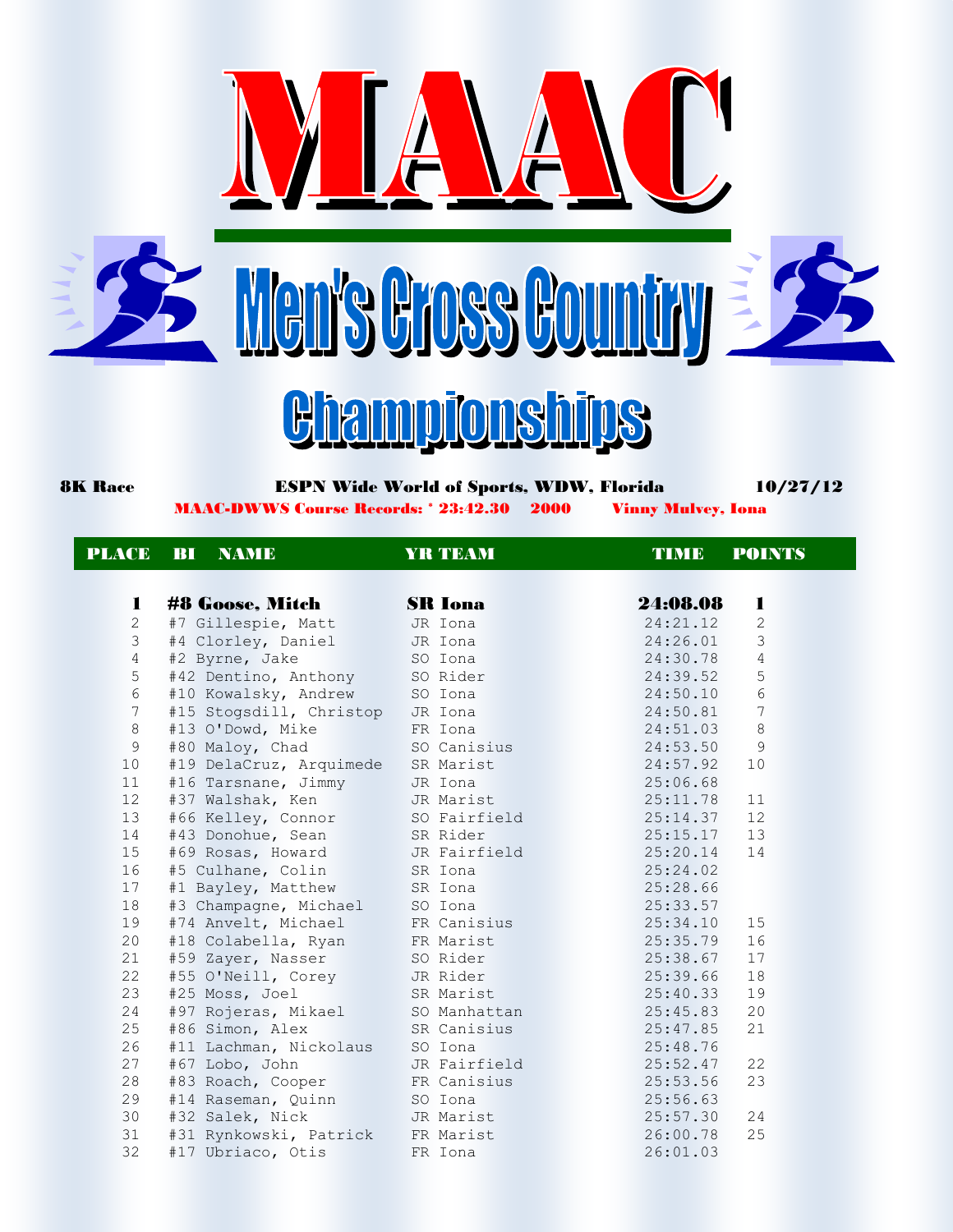| 33     | #81 McCabe, Nathan      | JR Canisius     | 26:03.28 | 26 |
|--------|-------------------------|-----------------|----------|----|
| 34     | #34 Tampellini, Justin  | SO Marist       | 26:08.55 | 27 |
| 35     | #63 Cleary, Brian       | JR Fairfield    | 26:14.40 | 28 |
| 36     | #98 Voorheis, Tom       | JR Manhattan    | 26:16.26 | 29 |
| 37     | #41 Cornell, Evan       | SO Rider        | 26:16.76 | 30 |
| 38     | #24 Lee, Johnny         | FR Marist       | 26:19.28 |    |
| 39     | #106 Higgins, Tom       | FR Siena        | 26:20.90 | 31 |
| 40     |                         |                 | 26:23.56 | 32 |
|        | #76 Hoven, Aaron        | SR Canisius     |          |    |
| 41     | #102 Egan, Ryan         | JR Siena        | 26:24.90 | 33 |
| 42     | #23 Keegan, Michael     | JR Marist       | 26:25.67 |    |
| 43     | #104 Gregg, Brendan     | JR Siena        | 26:26.51 | 34 |
| 44     | #33 Scrudato, Ryan      | JR Marist       | 26:28.39 |    |
| 45     | #6 Farrell, Brendan     | JR Iona         | 26:28.64 |    |
| 46     | #72 Short, Kyle         | SR Fairfield    | 26:28.99 | 35 |
| 47     | #51 McCullough, Sean    | SR Rider        | 26:29.57 | 36 |
| $4\,8$ | #46 Hackmeister, Billy  | JR Rider        | 26:32.73 | 37 |
| 49     | #70 Ruskan, Jake        | SO Fairfield    | 26:33.76 | 38 |
| 50     | #77 Jordon, Travis      | FR Canisius     | 26:34.08 | 39 |
|        |                         |                 |          |    |
| 51     | #84 Sauvageau, Chris    | SO Canisius     | 26:36.26 |    |
| 52     | #100 Bennett, Devin     | JR Siena        | 26:37.70 | 40 |
| 53     | #124 Orlowski, Nick     | SO Niagara      | 26:38.22 | 41 |
| 54     | #30 Ropes, Charles      | FR Marist       | 26:39.34 |    |
| 55     | #50 Lake, Derek         | SO Rider        | 26:39.35 |    |
| 56     | #105 Grudev, Nick       | SO Siena        | 26:40.51 | 42 |
| 57     | #108 Miller, Nick       | FR Siena        | 26:41.07 | 43 |
| 58     | #40 Caceres, Ariel      | SO Rider        | 26:42.57 |    |
| 59     | #49 Knipper, Sam        | FR Rider        | 26:43.15 |    |
| 60     | #115 Makles, Patrick    | FR Loyola (Md.) | 26:43.86 | 44 |
| 61     | #26 Nicoletti, Mike     | SR Marist       | 26:44.11 |    |
|        |                         |                 |          |    |
| 62     | #12 Murphy, Craig       | SR Iona         | 26:45.46 |    |
| 63     | #22 Hild, Billy         | JR Marist       | 26:47.86 |    |
| 64     | #62 Chase, Gregory      | SR Fairfield    | 26:50.38 | 45 |
| 65     | #35 Valentino, Mark     | SO Marist       | 26:51.37 |    |
| 66     | #130 Inda, Sylvester    | SR St. Peter's  | 26:51.92 | 46 |
| 67     | #90 D'Emic, Kevin       | SR Manhattan    | 26:52.35 | 47 |
| 68     | #85 Schnitter, Joe      | FR Canisius     | 26:52.44 |    |
| 69     | #88 Chantry, Stephen    | SO Manhattan    | 26:53.37 | 48 |
| 70     | #47 Hallahan, Dylan     | SO Rider        | 26:54.58 |    |
| 71     | #28 Posch, Billy        | JR Marist       | 26:55.19 |    |
| 72     | #45 Frake, Josh         | SR Rider        | 26:56.07 |    |
| 73     | #21 Gamble, Ty          | FR Marist       | 26:58.80 |    |
| 74     | #120 Colon, Rhace       | FR Niagara      | 26:58.99 | 49 |
| 75     | #109 Piispanen, Davin   |                 |          |    |
|        |                         | SR Siena        | 26:59.04 | 50 |
| 76     | #87 Adams, Jacob        | SO Manhattan    | 27:02.28 | 51 |
| 77     | #29 Reynolds, Chris     | JR Marist       | 27:05.04 |    |
| 78     | #134 Young, Edwin       | SO St. Peter's  | 27:08.42 | 52 |
| 79     | #96 Perrier, Gregory    | SO Manhattan    | 27:09.43 | 53 |
| 80     | #60 Boley, Matthew      | SR Fairfield    | 27:09.94 |    |
| 81     | #52 McLaughlin, Tom     | FR Rider        | 27:20.26 |    |
| 82     | #118 Puleo, David       | SR Loyola (Md.) | 27:22.04 | 54 |
| 83     | #92 Kotch, Nathan       | FR Manhattan    | 27:24.56 | 55 |
| 84     | #61 Carapezza, Nicholas | FR Fairfield    | 27:26.47 |    |
| 85     | #93 Laucella, Christoph | FR Manhattan    | 27:26.51 |    |
| 86     | #75 Coy, Andrew         | SO Canisius     | 27:26.97 |    |
| 87     | #131 Merdan, Mohamed    | SO St. Peter's  | 27:27.30 | 56 |
|        |                         |                 |          |    |
| $8\,8$ | #123 Lamb, Ryan         | JR Niagara      | 27:32.37 | 57 |
| 89     | #73 Wegner, Kyle        | SO Fairfield    | 27:34.07 |    |
| 90     | #113 Ems, Tyler         | JR Loyola (Md.) | 27:35.57 | 58 |
| 91     | #71 Segreto, Frank      | FR Fairfield    | 27:36.79 |    |
| 92     | #103 Fogarty, Sean      | FR Siena        | 27:39.41 |    |
| 93     | #99 Wilkens, William    | SR Manhattan    | 27:45.12 |    |
| 94     | #91 Hanifin, Andrew     | JR Manhattan    | 27:46.69 |    |
| 95     | #94 O'Brien, Kevin      | SO Manhattan    | 27:51.98 |    |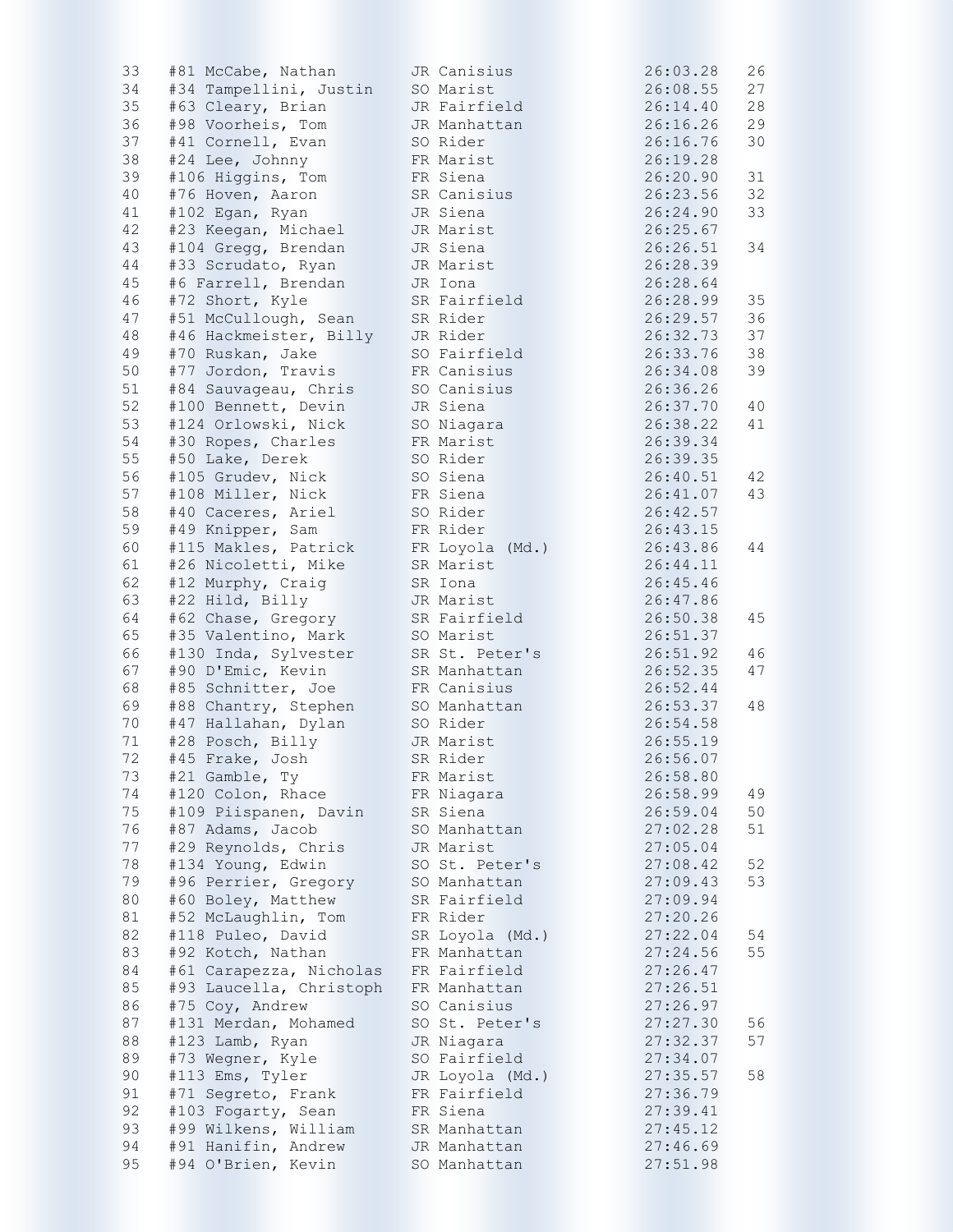| 96  | #110 Wright, Sal                         | FR Siena        | 27:55.60       |
|-----|------------------------------------------|-----------------|----------------|
| 97  | #57 Sampson, Matt                        | JR Rider        | 27:56.45       |
| 98  | #78 Lawson, William                      | JR Canisius     | 27:59.72       |
| 99  | #65 Fisher, Dylan                        | SR Fairfield    | 28:03.13       |
| 100 | #82 Rizzo, Michael                       | FR Canisius     | 28:14.82       |
| 101 | #126 Reedy, Sam JR Niagara               |                 | 28:20.22<br>59 |
| 102 | #48 Knipper, Jon FR Rider                |                 | 28:27.29       |
| 103 | #39 Bencivenga, Nick SO Rider            |                 | 28:37.41       |
| 104 | #125 Pond, Matt FR Niagara               |                 | 28:43.75<br>60 |
| 105 | $#44$ Fox, Gage                          | FR Rider        | 28:44.65       |
| 106 | #20 Dorset, Ian 50 Marist                |                 | 28:45.92       |
| 107 | #133 Weaver, Lance FR St. Peter's        |                 | 28:47.94<br>61 |
| 108 | #79 Looby, Ricky JR Canisius             |                 | 29:19.19       |
| 109 | #119 Bliemeister, Edwin FR Niagara       |                 | 62<br>29:19.84 |
| 110 | #127 Schmitt, Alex                       | SR Niagara      | 63<br>29:21.21 |
| 111 | #117 O'Brien, Christophe FR Loyola (Md.) |                 | 29:30.39<br>64 |
| 112 | #111 Blake, Ryan                         | FR Loyola (Md.) | 29:30.60<br>65 |
| 113 | #101 Davis, Taylor                       | FR Siena        | 29:31.52       |
| 114 | #116 Mosher, Giles FR Loyola (Md.)       |                 | 29:40.68<br>66 |
| 115 | #121 Dingeldey, Michael                  | SO Niagara      | 29:40.92       |
| 116 | #38 Barrood, Chris                       | FR Rider        | 29:46.53       |
| 117 | #68 Lustenring, Ernest SR Fairfield      |                 | 29:48.72       |
| 118 | #54 Mulqueen, Sean<br><u> Barbara Ma</u> | FR Rider        | 29:53.52       |
| 119 | #114 Graham, Christopher FR Loyola (Md.) |                 | 30:04.37<br>67 |
| 120 | #107 Latterner, Tim SO Siena             |                 | 30:30.47       |
| 121 | #132 Persson, Kevin                      | JR St. Peter's  | 68<br>31:29.71 |
| 122 | #129 Herrera, John Paul SO St. Peter's   |                 | 31:29.79<br>69 |
| 123 | #112 Brennan, Sean FR Loyola (Md.)       |                 | 32:57.56       |
| 124 | #128 Desil, Karl National                | SO St. Peter's  | 70<br>35:52.93 |

## TEAM SCORE

| Team                   | <b>Total</b> | п               | $\boldsymbol{2}$ | 3  | 4              | 5  | *6             |    |
|------------------------|--------------|-----------------|------------------|----|----------------|----|----------------|----|
| 1 Iona                 | 16           | 1               | 2                | 3  | $\overline{4}$ | 6  | $\overline{7}$ | 8  |
| Total Time: 2:02:16.09 |              |                 |                  |    |                |    |                |    |
| Average: 24:27.22      |              |                 |                  |    |                |    |                |    |
| 2 Marist               | 80           | 10              | 11               | 16 | 19             | 24 | 25             | 27 |
| Total Time: 2:07:23.12 |              |                 |                  |    |                |    |                |    |
| Average: 25:28.63      |              |                 |                  |    |                |    |                |    |
| <b>3 Rider</b>         | 83           | $5\overline{)}$ | 13               | 17 | 18             | 30 | 36             | 37 |
| Total Time: 2:07:29.78 |              |                 |                  |    |                |    |                |    |
| Average: 25:29.96      |              |                 |                  |    |                |    |                |    |
| <b>4 Canisius</b>      | 94           | 9               | 15               | 21 | 23             | 26 | 32             | 39 |
| Total Time: 2:08:12.29 |              |                 |                  |    |                |    |                |    |
| Average: 25:38.46      |              |                 |                  |    |                |    |                |    |
| <b>5 Fairfield</b>     | 111          | 12              | 14               | 22 | 28             | 35 | 38             | 45 |
| Total Time: 2:09:10.37 |              |                 |                  |    |                |    |                |    |
| Average: 25:50.08      |              |                 |                  |    |                |    |                |    |
| <b>6 Siena</b>         | 180          | 31              | 33               | 34 | 40             | 42 | 43             | 50 |
| Total Time: 2:12:30.52 |              |                 |                  |    |                |    |                |    |
| Average: 26:30.11      |              |                 |                  |    |                |    |                |    |